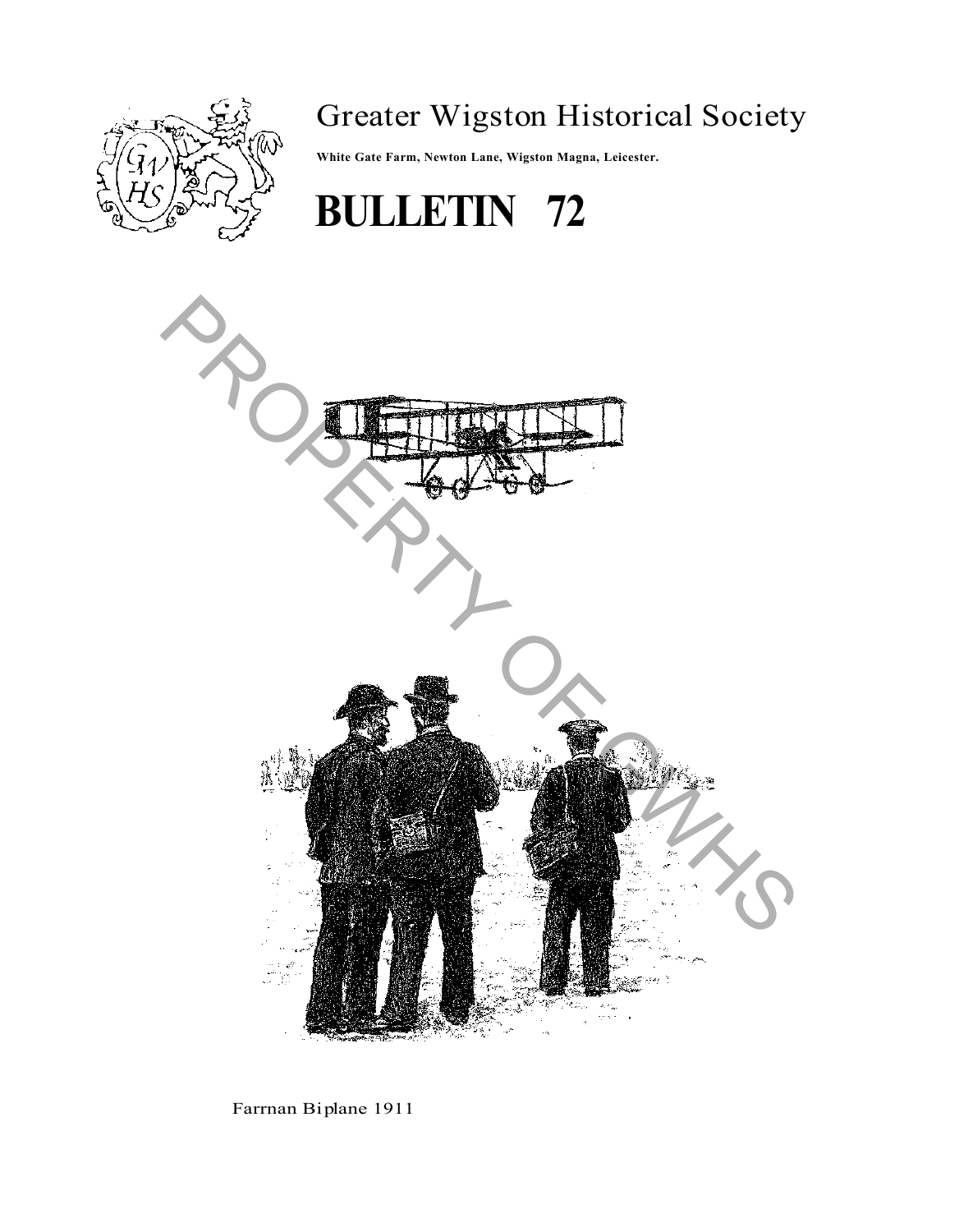#### **PROGRAMME OF MEETINGS -** JUNE 2005 **TO FEBRUARY** 2006

## **Wednesday** 15th **June** 2005

Visit to Medbourne, tour of the village - Michael Cooper Meet Paddock Street Car Park 6.45p.m. to share transport.

# **\*\*Wednesday** 17th **August** 2005

Visit to Royal Infirmary Museum, tour with Dr. Aubrey Stewart, Hon. Curator Meet Paddock Street Car Park 7.00p.m. to share transport.

#### **Wednesday 21st September** 2005

Building of the Great Central Railway - Fred Hartley of Leics. C. C. Museums Service 7.30p.m. U.R. Church Boys' Brigade Rooms.

# **Wednesday** 19th **October** 2005

History of Bruntingthorpe Airfield - Geoffrey Pool 7.30p.m. U.R. Church Boys' Brigade Rooms.

# **Wednesday 16th November** 2005

Development of Walnut Street & Infirmary area in slides - Colin Hyde of EMOHA 7.30p.m. U.R. Church Boys' Brigade Rooms.

## **Wednesday 21st December** 2005

Christmas Social with quiz, games & supper 7.30p.m. U.R. Church Boys' Brigade Rooms.

# **Wednesday** 18th **January** 2006

South Wigston 'Then and Now', a visual presentation - Peter Clowes 7.30p.m. U.R. Church Boys' Brigade Rooms.

# **Wednesday** 15th **February** 2006

A.G.M. followed by Forryan family research on & off the internet - Mike Forryan 7.30p.m. U.R. Church Boys' Brigade Rooms.

\*\*Please disregard the piece in Bulletin 71 about needing to register for this visit. It has recently been confirmed that the Royal Infirmary Museum is still in place at Knighton Street and our visit can go ahead as planned. Meet Paddock Street Car Park 7.00p.m. to share transport.<br>
Wednesday 21<sup>4</sup> September 2005<br>
Building of the Groat Central Rasilway - Fred Hartley of Leies. C. C. Museums Service<br>
To Group of R. Church Boys Brigade Rooms.<br>

\* \* \* \* \* \* \* \* \* \* \* \* \* \* \* \* \* \* \* \* \* \* \* \* \* \* \* \* \* \* \* \* \* \* \* \* \* \* \* \* \* \* \* \* \*

The Bulletin is published three times a year on 1st February, June and October. Articles etc. (which are always welcome) should be submitted to the editor three clear weeks before the publication date please.

Editor: Tricia Berry, 7 Wensleydale Road, Wigston. Leics. LEI8 3RX.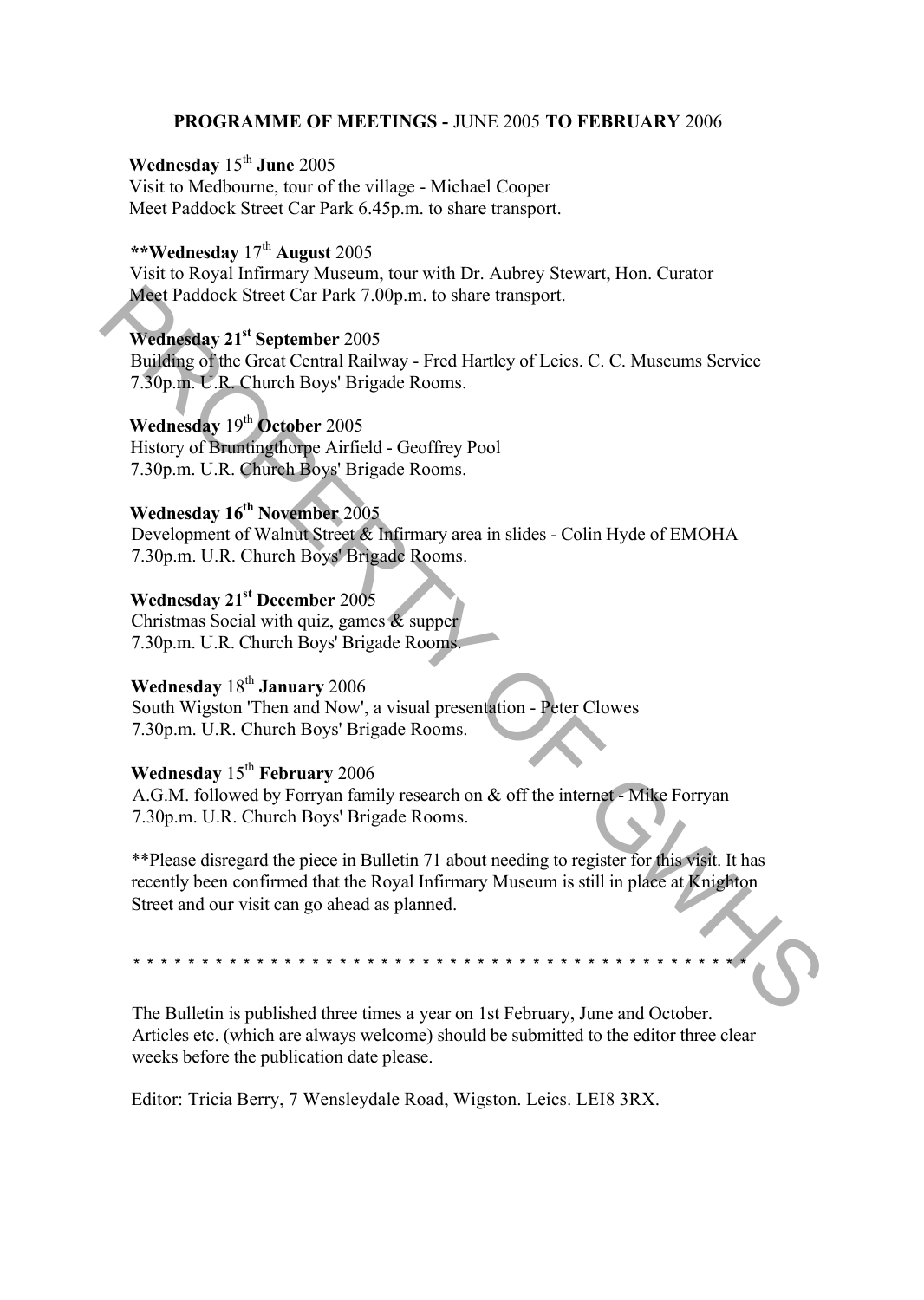#### **FRONT COVER**

Jim Colver's drawing for this Bulletin features a Forman Biplane flying in 1911. The men waiting look as if they expect it to land and have come prepared with their cameras or binoculars. My own father born in Wigston 1905 used to describe how unscheduled landings of these early flying machines in the surrounding fields sometimes occurred and caused huge excitement to small boys. He would dash off in the general direction they appeared to be coming down and sometimes be rewarded by meeting the pilot and being allowed to look inside the cock pit. They were not accidents as such, there was no crash, just something had happened which meant the fight had to be aborted.

# **FEBRUARY MEETING**

The society held its Annual General Meeting when approximately 40 members were present. The evening commenced with:

1) Apologies for absence being recorded from Sue Woolley.

2) The secretary, Tricia Berry, reading the minutes of the February 2004 A.G.M. which were then agreed and signed by the Chairman as correct.

3) The Treasurer, Brian Bilson, explaining the year end accounts. He noted these showed a surplus of £113 43. After various adjustments for sundry debtors and creditors, which nearly cancelled each other out, the true surplus became Ä107 43. The meeting agreed the accounts be passed. It was proposed to donate Ä100 to the FWK museum this year instead of the usual  $£5000$ , and that subscriptions for the coming year should remain unchanged at £7 (full) and £5 (concessionary).

4) The Chairman, Edna Taylor, reported another successful year with meetings well attended and speakers enthusiastically received. The Bletchley Park open meeting at Cross Street Methodist Church in October proved very enjoyable and made a useful profit as well as serving to raised the profile of the society. She reported with sadness that our January speaker on Calke Abbey, Mrs. Gillespie, had died within two weeks of her visit to us. All Officers were thanked for their work over the year and also all members for their support, without whom there would be no society. **Example 10** to plot and being allowed to look inside the cock pit. They were not<br> **Example 10** to an dening the plot and being the plane and the cock pit. They were not<br>
fight individuals be aborted.<br>
The society held it

5) The membership Secretary, Stella Tweed, saying that the membership currently stood at 80, (15 full, 63 concessionary and 2 honorary). Seven new members had joined during the year. Average attendance at meetings was 34, the maximum number being 43.

6) Election of Officers: In the absence of any nominations it was proposed and agreed that all be re-elected.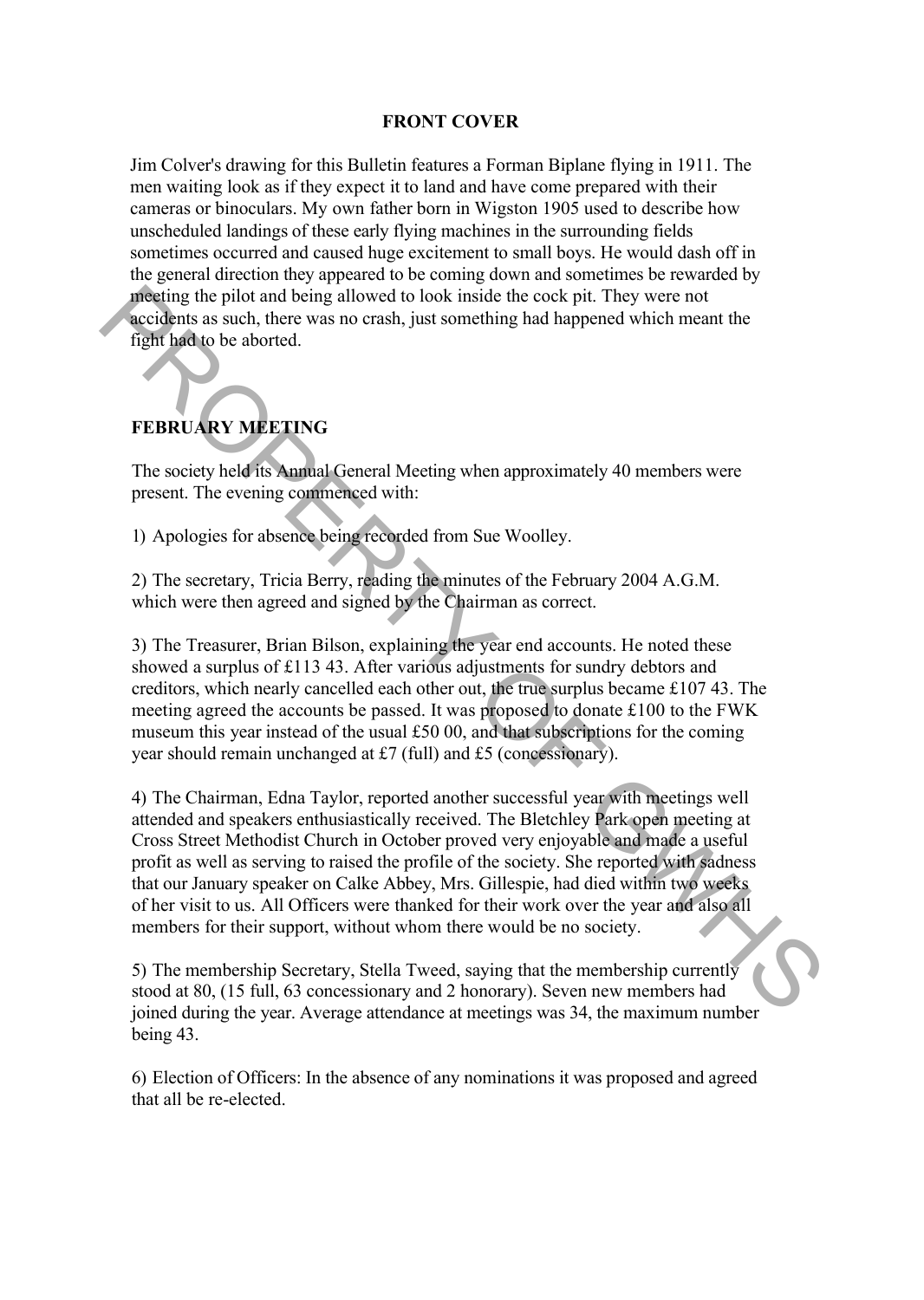7) Any Other Business: The Blue Plaque scheme was mentioned and an update of progress so far given by Colin Hames.

Members were then reminded that renewal subscriptions were due and should be paid that evening if possible.

The second part of the evening was taken up by our Vice Chairman, Tony Lawrance, giving a very sophisticated computer presentation on the life of Gertie Gitana. Starting with her birth in modest circumstances in the pottery town of Longport. Her progress as a child entertainer and marriage to local man, Don Ross. Through to her success as music hall artist, saxophone player and singer, (she was known as the 'Tommy's favourite songbird' during WWI), to her appearance in 1948 at the Royal Variety Performance, her death at her home in Hampstead in 1957 and burial at Wigston cemetery.

## **GREATER WIGSTON HISTORICAL SOCIETY** ANNUAL **ACCOUNTS**

#### **Receipts and Payments for the year ending 31st December 2004**

#### **Receipts**

| Opening Balances as at 1/1/04:     |        |
|------------------------------------|--------|
| Cash in Hand<br>4.83               |        |
| $-18.37$<br>Current $A/c$          |        |
| 1099.16<br>Deposit A/c             |        |
| 1085.62                            |        |
| Subscriptions                      | 407.50 |
| Donation                           | 5.00   |
| Collections                        | 61.54  |
| Visits: Barrowden                  | 522.00 |
| -do- Harborough                    | 72.00  |
| Christmas Social                   | 285.02 |
| Bank Interest                      | 13.01  |
| <b>Bletchley Park Open Meeting</b> | 333.00 |

#### **Payments**

| cemetery.<br>for a most interesting talk.                                                                                                                                                                                                                                                         |                                                                         | with her birth in modest circumstances in the pottery town of Longport. Her progress<br>as a child entertainer and marriage to local man, Don Ross. Through to her success as<br>music hall artist, saxophone player and singer, (she was known as the 'Tommy's<br>favourite songbird' during WWI), to her appearance in 1948 at the Royal Variety<br>Performance, her death at her home in Hampstead in 1957 and burial at Wigston<br>After some questions and discussion, the Chairman, Edna Taylor, then thanked Tony |                                                                                                                                          |  |
|---------------------------------------------------------------------------------------------------------------------------------------------------------------------------------------------------------------------------------------------------------------------------------------------------|-------------------------------------------------------------------------|--------------------------------------------------------------------------------------------------------------------------------------------------------------------------------------------------------------------------------------------------------------------------------------------------------------------------------------------------------------------------------------------------------------------------------------------------------------------------------------------------------------------------|------------------------------------------------------------------------------------------------------------------------------------------|--|
| <b>GREATER WIGSTON HISTORICAL SOCIETY ANNUAL ACCOUNTS</b><br>Receipts and Payments for the year ending 31st December 2004<br><b>Payments</b><br><b>Receipts</b>                                                                                                                                   |                                                                         |                                                                                                                                                                                                                                                                                                                                                                                                                                                                                                                          |                                                                                                                                          |  |
| Opening Balances as at 1/1/04:<br>Cash in Hand<br>4.83<br>Current A/c<br>$-18.37$<br>1099.16<br>Deposit A/c<br>1085.62<br>Subscriptions<br>Donation<br>Collections<br>Visits: Barrowden<br>$-do-$<br>Harborough<br>Christmas Social<br><b>Bank Interest</b><br><b>Bletchley Park Open Meeting</b> | 407.50<br>5.00<br>61.54<br>522.00<br>72.00<br>285.02<br>13.01<br>333.00 | Lecturers' Fees & Expenses<br><b>Donations</b><br><b>Bulletin printing</b><br>Room Hire<br>Secretarial Exes<br>Visits: Barrowden<br>Harboro (Pd in 2003)<br>$-do-$<br>-do- Rockingham (for 2005)<br>50.00<br><b>FWK Museum</b><br>Programmes<br><b>Bank Charges</b><br>Christmas Social<br><b>Bletchley Park</b><br>Closing Balances as at 31/12/04<br>Cash<br>Current A/c<br>Deposit A/c                                                                                                                                | 35.00<br>60.00<br>124.60<br>112.00<br>54.00<br>483.00<br>100.00<br>3.74<br>21.24<br>274.06<br>268.00<br>4.83<br>529.61<br>664.61 1199.05 |  |

**2784.69 2784.69**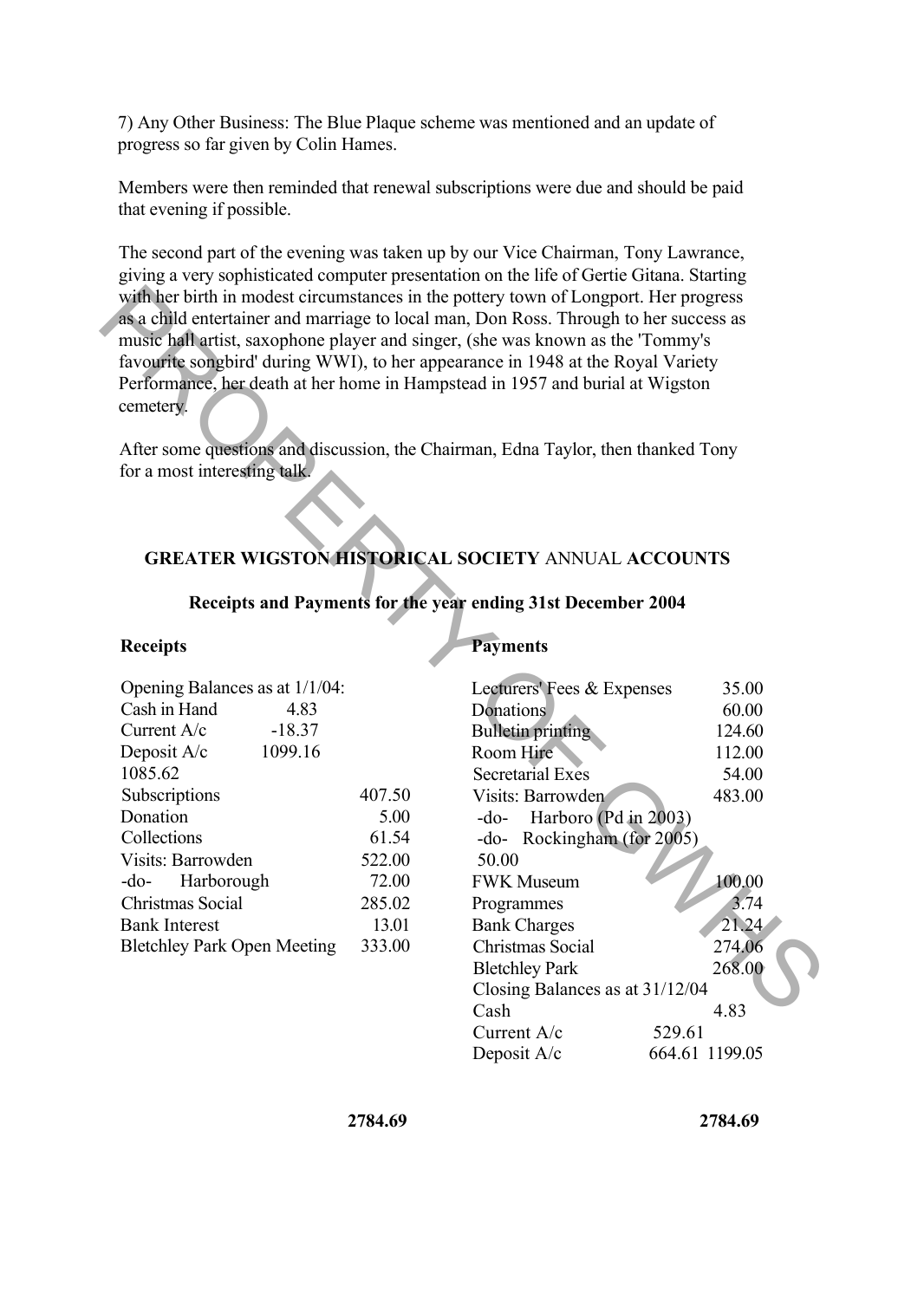## **MARCH MEETING**

This month the society welcomed Robin Jenkins from Leics. Record Office who gave a most informative and well received talk on the Crimean War 1854/56.

He explained the conflict was between Britain, France and Turkey on the one side against Russia on the other. It was so named because most of the military operations took place in the Crimea, a peninsular in the Black Sea where Russia maintained a fortress, arsenal and navel base at Sebastopol. The cause was the decline of the previously powerful Turkish empire and the fear by Britain and France, for their own different reasons, that this weakness would allow Russia to expand into the Mediterranean. In particular Britain viewed such expansion as a threat to its sovereignty in India. Russia had attacked Turkey at Sinope Bay in 1853. If Sebastopol could be destroyed Russian power would be severely crippled.

Allied forces were dispatched to the area. Britain sending 27,000 men, the largest contingent ever sent abroad at the time. The Battle of Alma was won in 1854 after which it was decided to destroy Sebastopol, but the campaign under Lord Raglan was poorly organised. It culminated in the Battle of Balaclava and the tragic Charge of the Light Brigade in which 673 horses charged and 475 were killed. Then the Russian winter arrived, supply ships were destroyed, roads were impassable, baggage animals died of cold, hunger and illness, as did 16,000 men. is the cleane of the first base at Schostopol. The cause was the decline of the cleane theorem is the contributed of the Schostopol. The same was the cleane of the system of the Mediterran Contributed Schostness would all

Nine months later under a new British Prime Minister things improved and Sebastopol was finally stormed 7 June 1855. This ended hostilities and a peace agreement was signed 29 April 1856.

The war is particularly remembered for the outstanding contribution of Florence Nightingale, who having obtained Ä30,000 of Government backing went out to the Crimea with a team of colleagues to practise her revolutionary nursing skills.

After some questions and discussion, Edna Taylor, thanked Robin for a most interesting talk given in an easy, helpful manner.

#### **APRIL MEETING**

In April we had a very detailed and thoroughly researched talk on Thomas Lord Grey of Groby (1623-1657), Aristocrat and Regicide, by Prof. Jeff Richards, which was based on the biography he wrote in 2000.

This colourful and controversial member of the Grey family was born and brought up at Bradgate, the eldest son of Henry Grey, 1<sup>st</sup> Earl of Stamford and his wife Ann nee Cecil. The family were initially committed Royalists and in 1634, when Thomas would have been aged about 10, received Charles I and Henrietta Maria at Bradgate on a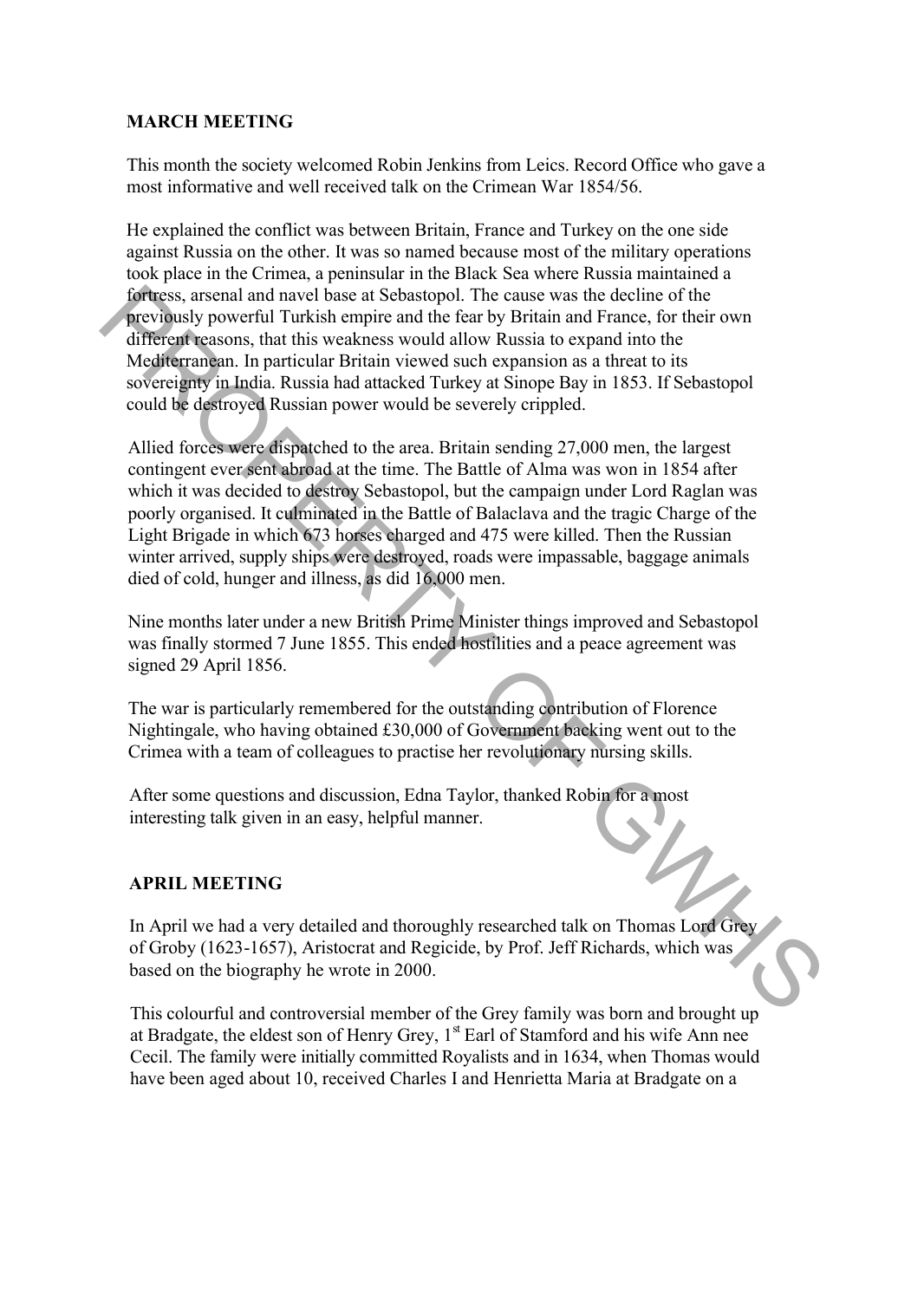Royal Visit. Attitudes were to change however. Firstly this was due to the general unpopularity of the King within the country, who dismissed Parliament when it disagreed with his extravagant spending and the need to raise ever higher taxes to fund it, together with his toleration of Catholics in sympathy with his wife who was herself a Catholic. (Parliament and the Greys were largely non-conformist).

Secondly the bitter animosity which existed between the Greys of Bradgate and, the other leading county family, the Hastings of Ashby, who remained committed Royalists. And thirdly the influence of a relative, Robert Devereux, Earl of Essex, (later to become commander of the main Parliamentary army during the Civil War), and who being childless himself, acted as a surrogate father to the young Thomas. These factors influenced both father and son to initially support the Parliamentary side, though Henry changed his opinion as the War progressed, but not so, Thomas.

In 1640, when aged only 17, Thomas was returned as MP for the Borough of Leicester in the Long Parliament. When the Civil War started two years later he joined the fighting, receiving his commissions from the Earl of Essex. He worked quickly to secure Leicester for Parliament and in December 1642 was appointed Major General of the Midland Counties Association. The following April he was given authority to confiscate lands from local Royalists. His many campaigns included, notably, Newark and Newbury. After the hostilities he played a leading part in Pride's Purge (purging Parliament of remaining Royalists sympathisers, so that the death sentence could be passed unopposed). Reyntliests. And thirdly the influence of a relative, Robert Deeven Kend of Fissex (and thirdly the influence of the main Parliamentary army during the Civil War), and who being childless himself, acted as a surrogate fai

In 1649 he was appointed to the Rump Parliament to govern after the execution and in 1851 was again in action against the Prince of Wales at Worcester. He was rewarded generously by Parliament for his services but by 1653 was becoming out of favour. His behaviour caused Oliver Cromwell to see him as a rival and he was arrested at Bradgate in 1655 and imprisoned at Windsor for six months. He was then implicated as a member of the Fifth Monarchy Men (an extreme Puritan Group conspiring against Cromwell) and imprisoned again. He was released upon payment of a large fine but died in 1657, probably of gout, aged only 34, leaving a wife, Dorothy nee Bouchier, whom he had married in 1646, a son Thomas, and two daughters.

Thomas's signature on King Charles I's death warrant is the second name, after Oliver Cromwell's. He was the only aristocrat who was also a regicide. After the restoration in 1660 of Charles II there was terrible retribution of those responsible for his father's death. Perhaps it is lucky for Thomas he did not survive until this time. His burial place is not known, but it is said his father, by then a Royalist, used his influence to prevent his son's body being dug up and degraded as happened to other deceased regicides. Jeff Richards believes it most likely he was buried or reburied secretly at Bradgate in the chapel with his ancestors.

Thomas's son, also Thomas (1654-1720) succeeded his grandfather Henry to become the 2<sup>nd</sup> Earl of Stamford.

Unfortunately there was no time for questions, so after Edna Taylor had thanked the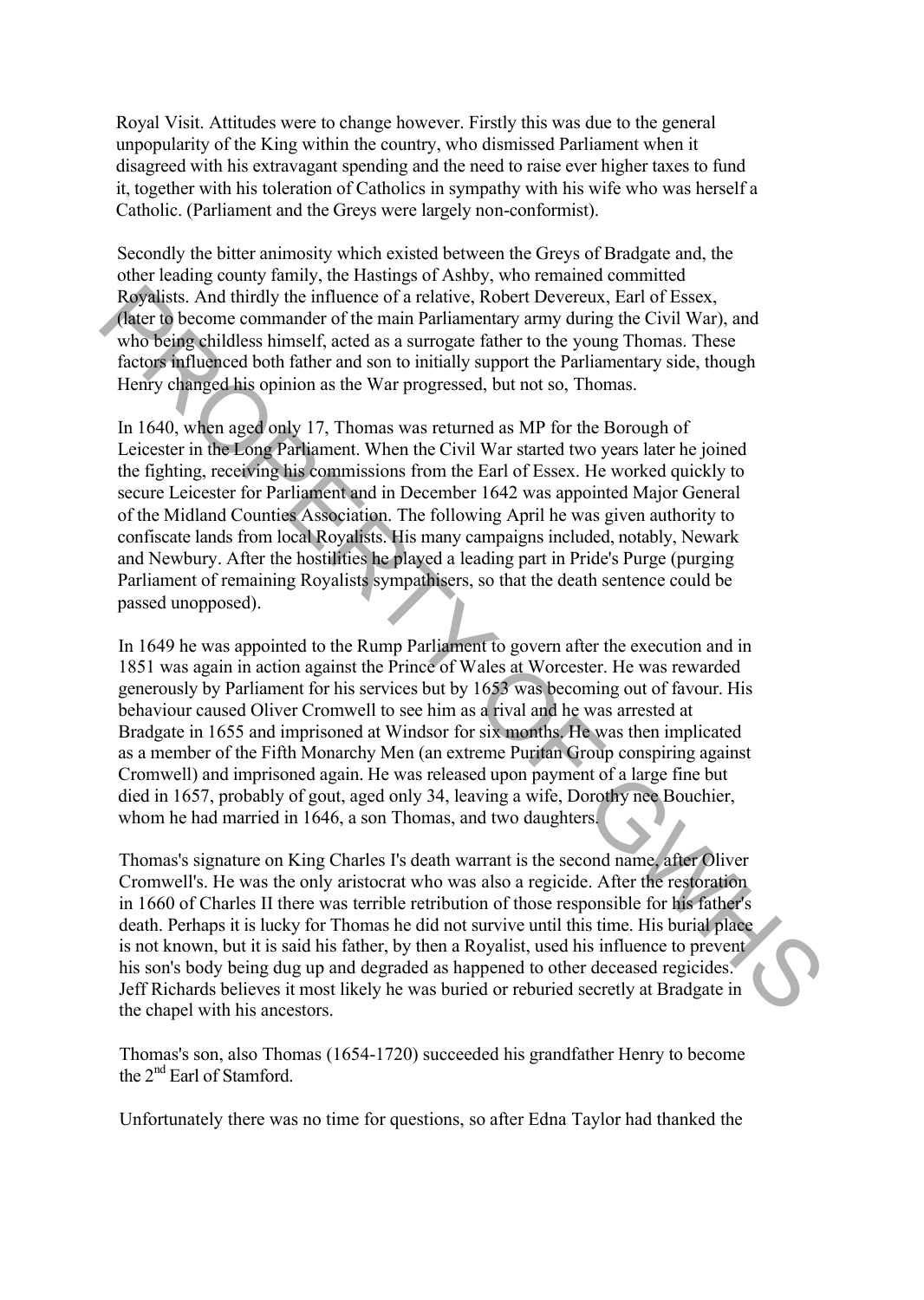speaker for coming all the way from Southampton, the meeting closed.

#### **MAY MEETING**

The Society's main summer trip this year was to Rockingham Castle. Thirty two members and friends arrived by coach and were divided into two groups for a conducted tour. We learned the castle dates from the Norman Invasion of 1066 and was built on a rocky outcrop site previously occupied as an Iron Age Fort, followed by Roman colonisers and then Saxon tribes. It was built to a standard design with outer bailey, containing great hall, chapel and garrison's living quarters, surrounded by a massive curtain wall and entered between two square towers protected by a portcullis. Inside the wall stood the keep and a fortified mound, approached across a drawbridge which formed a second line of defence. A second bailey 200 yards to the south west has now gone, and the whole complex was capable of housing up to 3000 people when the king was in residence.

Throughout the  $12<sup>th</sup>$  Century Rockingham was visited regularly by successive kings who administered the country this way by travelling from castle to castle with their aids and followers. In 1276/91 it was modernised with windows and fireplaces bring installed in the great hall, a bedroom built into the eaves for Queen Eleanor and the massive round towers built on the original Norman gatehouse.

By 1400 government became more centred on London and Henry V in 1422 was the last king to use Rockingham as a Royal residence. It fell into disrepair until 1544 when Edward Watson obtained a lease of the castle and park and began converting it into a comfortable Tudor residence. It was at this time that the domestic area known as the 'Street' was formed, with kitchen and servants quarters built between the curtain wall and great hall. Edward Watson's grandson bought the castle in 1619 from King James I and continued the improvements only to see it all largely demolished 12 years later when Lord Grey of Groby (whom we heard all about last month) captured and held it for the Parliamentarians, against repeated Royalist attack, during the Civil War. It was returned to Sir Lewis Watson afterwards but was so badly damaged he spent the rest of his life restoring it and claiming compensation from the government. was solution a nocky outcrop site previously occupied as an Iron Age Fort, followed by<br>
Romarino consists und the state in Shock II was but it to a standard design with outcr<br>
The butto state of buttom standard calge to t

It was not used again as a regular family house until Richard Watson did major modernisation from 1836. His son George built a substantial square tower onto the library wing and this now forms the basis of the Saunders Watsons' private apartments.

Among the many treasures in this beautiful place, are a round topped iron chest said to have been left at Rockingham by King John and many reminders of Charles Dickens who was a personal friend of Richard Watson. He dedicated 'David Copperfield' to Richard and his wife Lavinia, and drew on his visits to Rockingham when describing Chesney Wold in 'Bleak House'.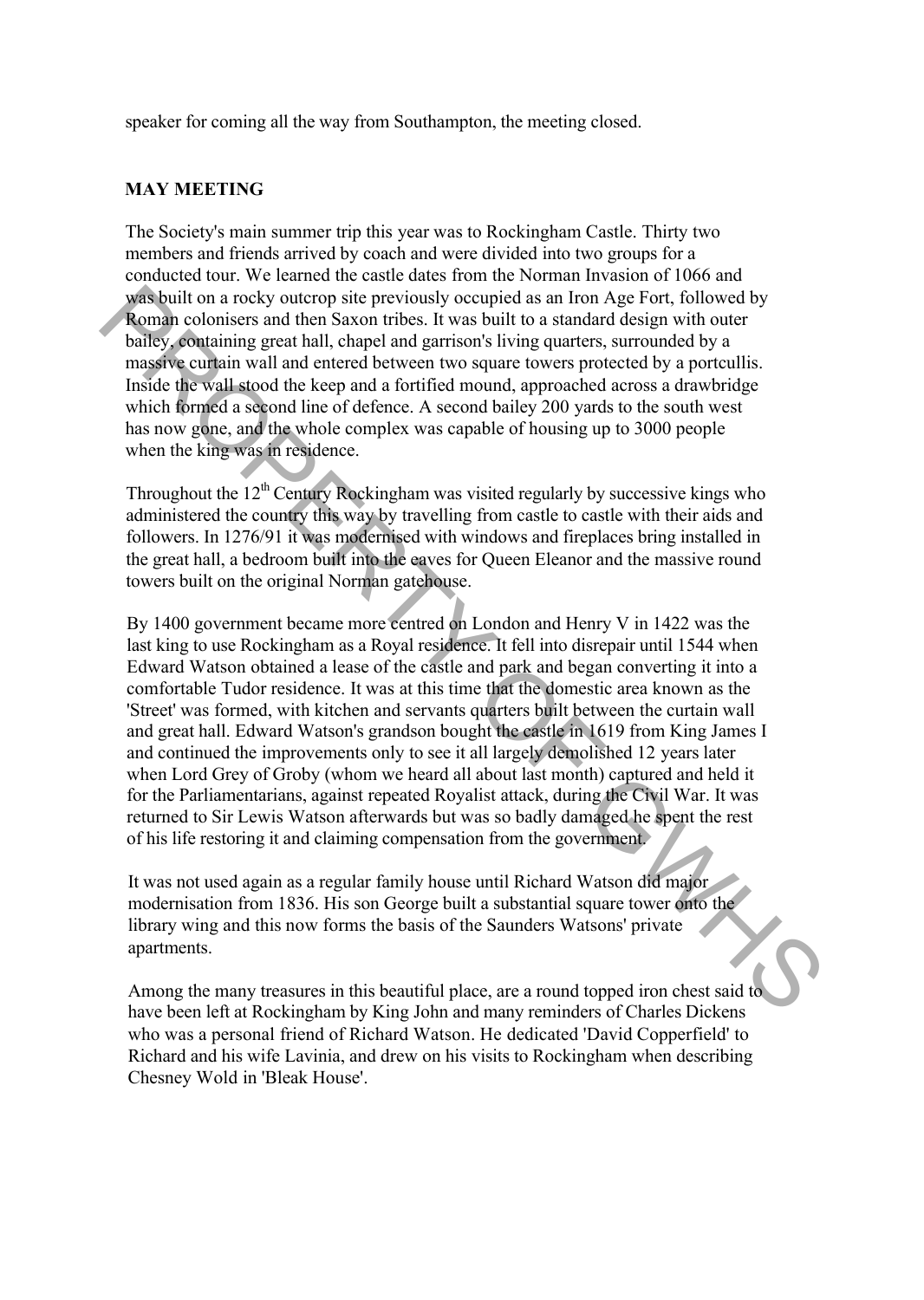After a very pleasant supper and vote of thanks to all concerned we returned to Wigston at about 10.45p.m.

#### **OBITUARY**

It is sad to report the death on 2<sup>nd</sup> February of Phyllis Dunkley of Bushloe End. She died at Leicester Royal Infirmary after a short illness. We send our sincere condolences to her family. Phyllis had been a member of the society since at least 1988.

#### **RECOGNITION FOR PETER LIDDLE**

Peter Liddle, Leicestershire's Chief Archaeologist, is travelling to Buckingham Palace in early June to receive an MBE from the Queen. This is for his services to unearthing the county's past and for instigating the setting up of community archaeology groups. Peter has twice been speaker at our meetings, the most recent time was September 2003 on Roman Leicestershire and previously on Donington Manor House. I am sure all members who heard these talks will remember him and be really pleased that he should receive this honour in recognition of his hard work and commitment.

#### **WIGSTON HALL**

The Hall was demolished by Wheatcroft Homes in 1961, to make way for Elizabeth Court flats. It had stood for well over 100 years, on a site that was part of a large estate between Bushloe End and Aylestone Lane, held by John Clarke. John did not build the Hall, however. His daughter, in her middle years, had married Captain Charles Holland Baddeley, of the East India Company, and he built the Hall and adorned it with orchard, glasshouses, pond and stables in 1834. Across the road was a paddock for the captain's horses on the site of the Peace Memorial Park. Hence the name Paddock Street. **Use Salto report the death on 2<sup>241</sup> rehundary of Phyllis Dunkley of Bushblee End She died<br>
All** *elector* **Royal Infirmary after a short illness. We send our sincere condelences to<br>
the Thangthy Phyllis had been a member** 

According to Duncan Lucas, in his book 'A Wigston Wander', the captain was a public benefactor and served on the old parish council in 1850s. In Wright's Directory of 1880, there is mention of a beautiful stained glass window at the east end of All Saints Church, the gift of Captain Baddeley. A street name, Baddeley Drive, off Aylestone Lane, preserves the name. Professor W.G. Hoskins observes that Wigston had never possessed a squire. And it fell to an army captain to provide the semblance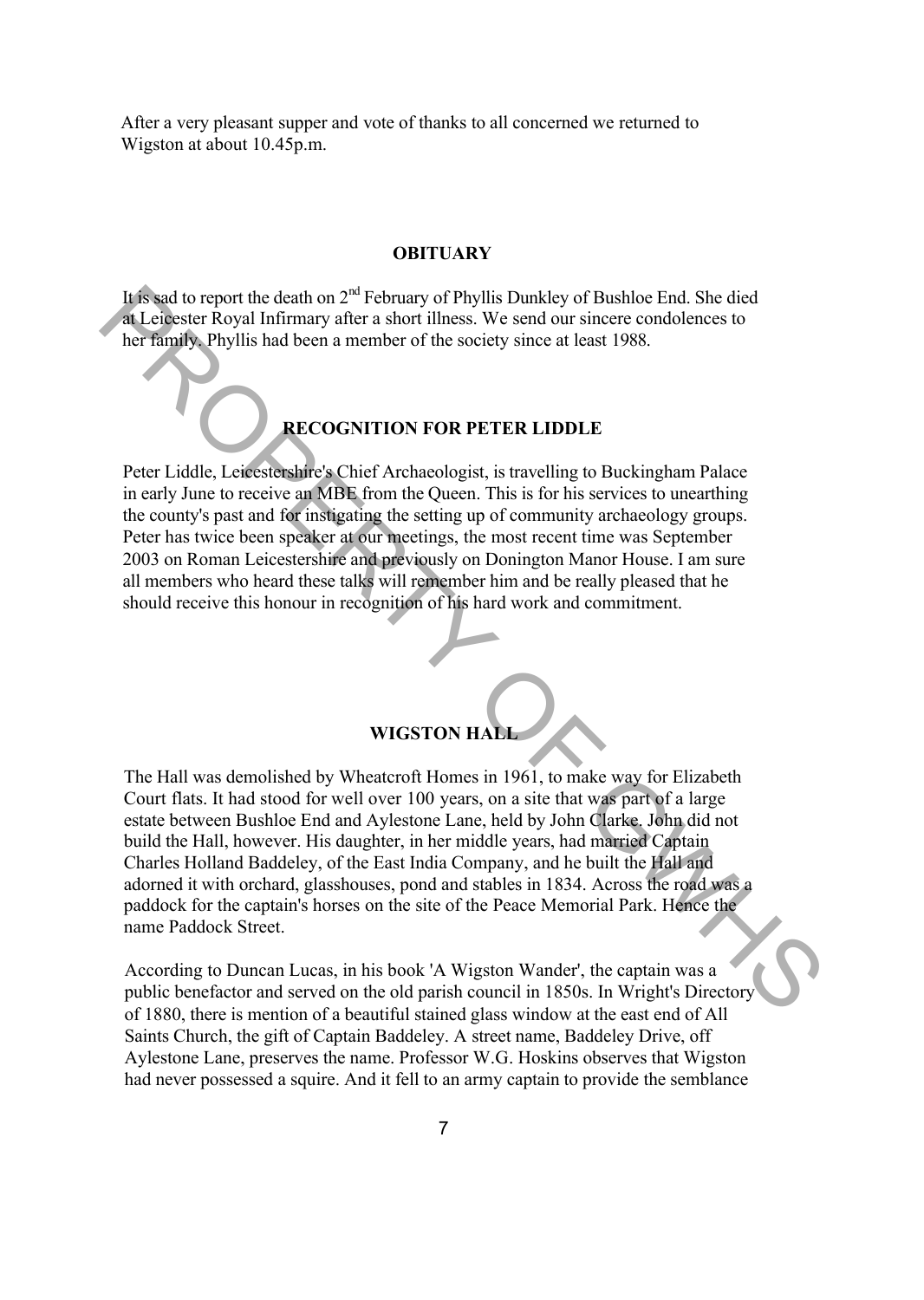at this late date.

After 1855, the captain's name does not appear in the directories, and in 1863 a Mansfield Turner is shown as the occupier, but I can find nothing about him. By 1870, White's Directory cites Alfred Cooper JP of Leicester as the occupier, and his name and Alfred Allan Cooper's name, fanner, and Dr. Alfred Cooper MD, seem to alternate in the directories right up to 1890. They were probably the same family.

There is an item about Mr. Cooper the JP in the Leicester Chronicle and Leicestershire Mercury of March 1871, extracted by Bob Wignall for Transaction No: 8. It seems Mr. Cooper had some restoration done at the hall before he moved in, and at the end of it, the workmen were invited to a supper provided by Mr. Murrell of the King William IV, "who sustained his reputation in that line. Mr. Sharp, head of the building firm employed, occupied the chair, and toasts were "enthusiastically drunk".

On the next evening, at Leicester, the tradesmen were regaled with a similar entertainment at the Town Arms. On each table was a motto sent by Dr. Cooper, "live and let live". Perhaps he was a brother or son of Mr. Cooper JP?

In Duncan Lucas's 'Bygone Wigston' Vol. II there is a lovely photograph of a wedding party, dated 1886. Francis Freckingham married Edith Cook, and after the ceremony they were photographed outside the front entrance to Wigston Hall, by invitation of the owner, Mr. Alan Cooper. There is a good view of the white stucco work of the fafade, and the presence of the pointed arch gives us a clue as to why some books call it 'gothick' in architectural style, i.e. not genuine Gothic.

The Hall was stone built, with three storeys, the top one having square rather than long windows, in the Georgian fashion, along with the tall chimneys. Add the castellated bay at the far end of the fa?ade, and we have an interesting mix of building styles.

By 1890, the Hall had returned to military occupation, with the Uttersons living there for the next ten years, with their eight children (the first seven, girls!) and six servants. The Major General had seen service in the Crimean and Afghan Wars and in 1888 was appointed to the command of the  $17<sup>th</sup>$  Leicestershire Regiment. One can image that the birth of their eighth child was a great relief to all, and that their large staff of servants -nurse, cook, waiting maid, housemaid, nursemaid and kitchen maid - was very necessary. There is an iten about Mr. Cooper the JP in the Leitester Chronicle and Leiestershire<br>McCuity of March 1871, cxtracted by Bob Wignall for Transaction No: 8. It scenas<br>McCuity of March 1871, cxtracted by Bob Wignall for Tr

Kelly's Directories chart the occupancy of the Hall after 1900, starting with Henry Thorpe Hincks, fanner and land agent, with connections to the legal family of that name. One entry in Kelly's Directory lists the occupier in 1916 as Hincks, farmer, 30 Long Street. So the Hall has descended to having a number along with other houses. Perhaps this is because so much of the land had been sold off by now, some to the Wigston Co-operative Society in the Central Avenue area.

After years of occupation by military and farming people, the Hall, in 1923, came into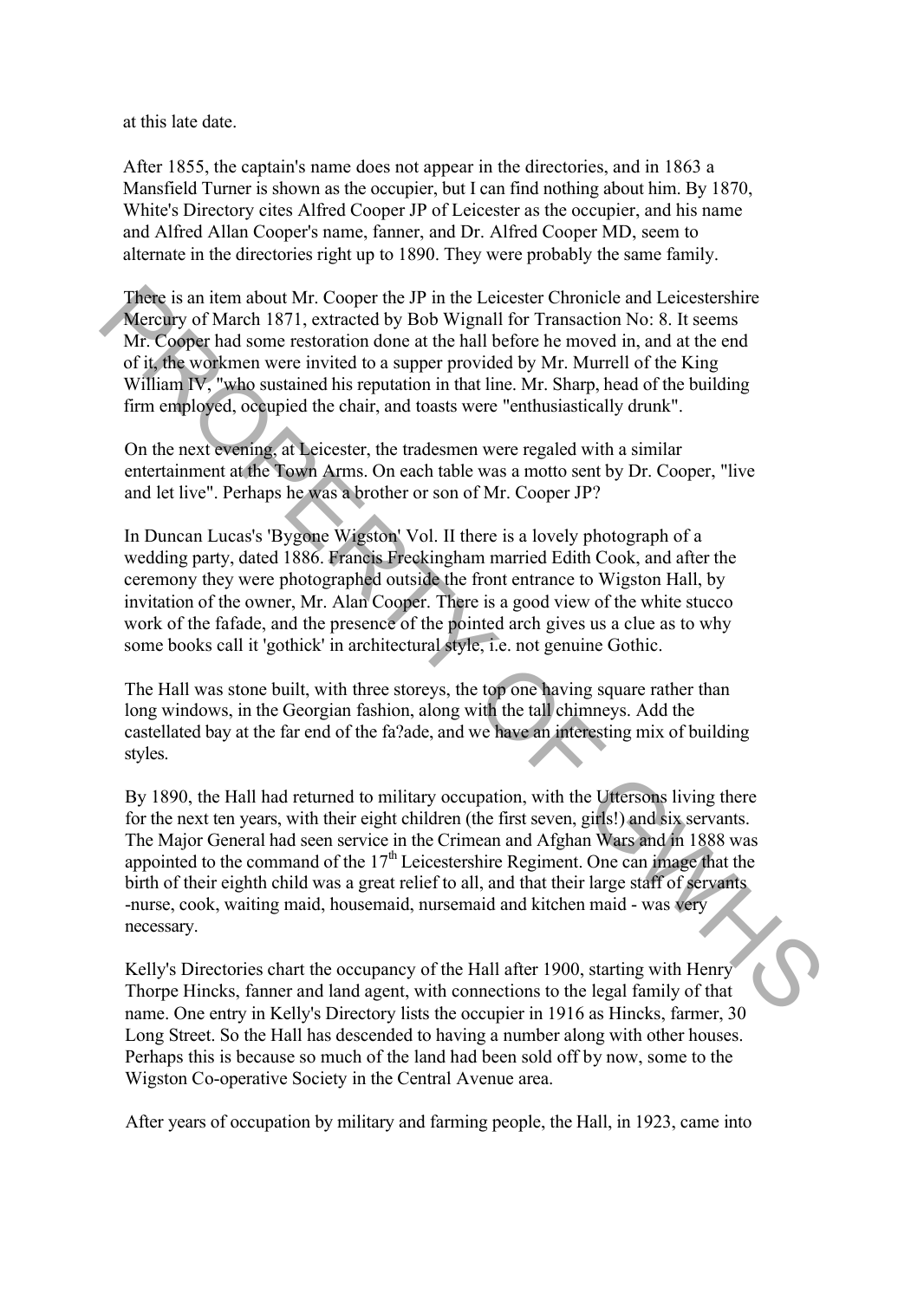the hands of a manufacturer, as befitted the times. Thomas Birkett was the son-in-law of Benjamin Toone of Toone and Black Ltd, in Saffron Lane, and was himself a boot manufacturer. For a time the Toones and the Birketts lived together in separate parts of the Hall well into the 1940s. War time regulations required properties to be fully, used, and perhaps this was the time the hall was first divided into two parts, the north east side known as Hallcroft, and then later The Old Hall, the south west side known as Wigston Hall, home of the Birketts.

Mr. Birkett let The Old Hall (NE side) to George Picton-Bayton, a fashion designer. He opened workrooms employing around 15 local girls. These exclusive garments were beautifully made, much of the stitching being done by hand.

By 1946 the Picton-Baytons took over the whole house, living in the south side and using the north side for the flourishing court dressmaking business. Family members were living together, a sister Elizabeth married to a French military man Monsieur Parroy, and brother Brian Picton-Bayton who managed the business. There are pictures of the girls at work.

About 1950, George Picton-Bayton, moved to an apartment in Belgravia, London, with a workroom and salon for fashion shows to display his Spring and Autumn collections each year.

By 1953, only the workroom at the Hall was in use, with five employees. Garments were cut out and packed in tissue paper in brown boxes in London, and sent by rail from St. Pancras to Leicester station, collected and brought to Wigston to be prepared for fittings on the clients back in London, back and forth maybe three times!

The workroom in Wigston Hall closed in 1957 and positions were offered in London. Madame Parroy had opened a finishing school in 1954, and a vivid account of a visit to it by an Evening Mail reporter is included. Some people mistakenly think the Hall was used as a factory, during the war, but this article in the mail shows it definitely was not.

The plans of the Hall on the outside and on the inside give some idea of the layout of the lovely rooms.

Workrooms - All first floor rooms on the north side, at some time were used as workrooms up to early 1954. Then the remaining four employees moved down to a large ground floor room on the far south side of the Hall. A single storey room with shuttered windows on the south west overlooking the lawns was pleasant but very cold in winter. The workers had to enter through the scullery door, then through the green baize door into the hall to their workroom. That room closed in 1957. Me Gireker let The Old Hall (NE side) to George Picton-Bayton, a fashion designer.<br>
We opened workcomes employing around 15 local girls. These exclusive gaments<br>
were beginnifully made, much of the stilching being done by

Salon - A lovely room with double doors under an arched porch on the front of the house, used for fashion shows. Clients would view each new season's collections here (up to 1952).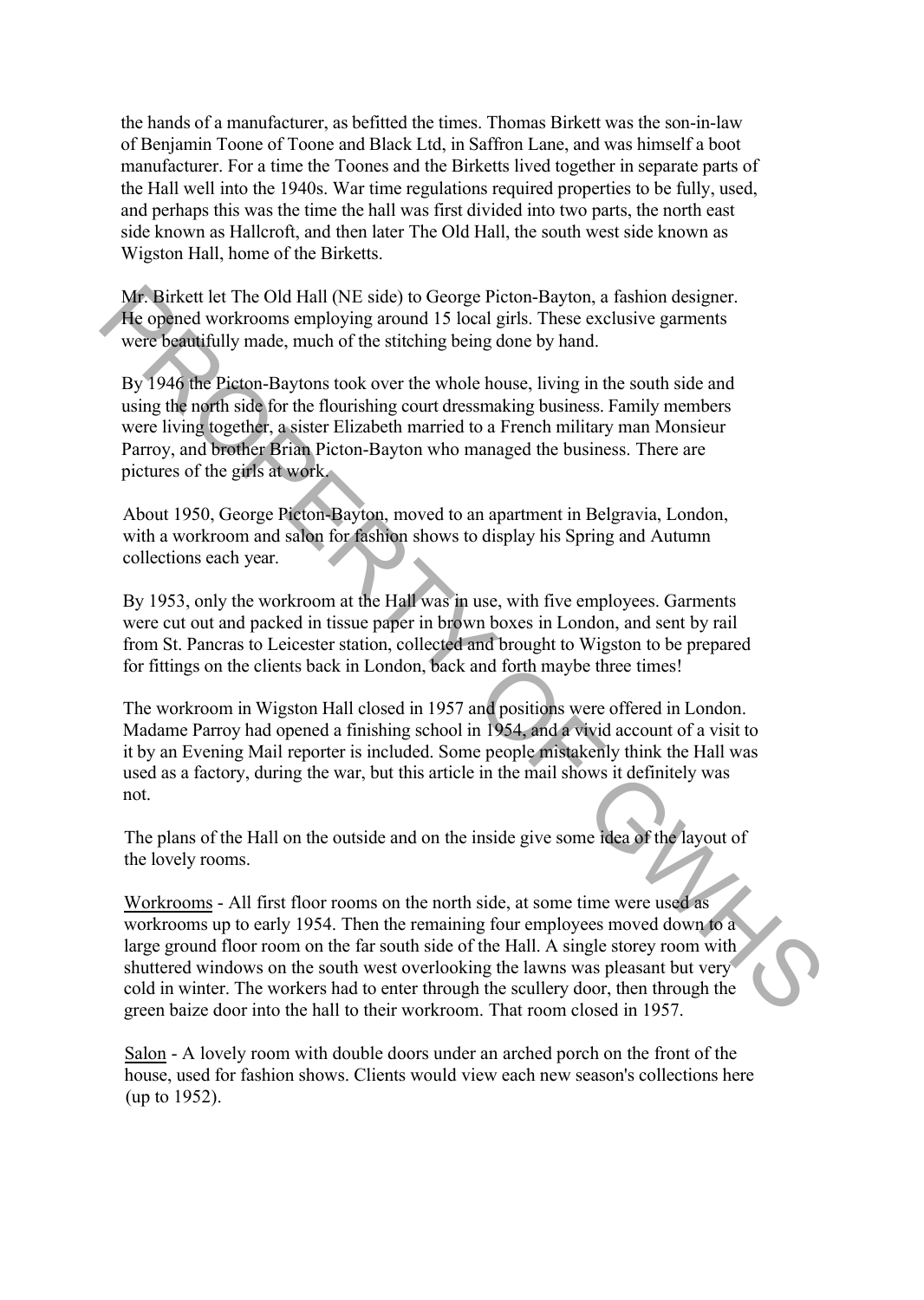Dance/Small Ballroom - In 1953 unused and empty, but the polished floor remained. It was a very light room, with French windows opening onto a small garden enclosed by a trellis. In the late 1940s, a Ball for employees and friends was held here. Madame Parroy's finishing school used all the north side, which was beautifully decorated and carpeted. It was sad to realise how short a life it had.

Outside, the frontage boundary has changed. There used to be a high wall and narrow pavement on Long Street and the road has not been widened. Some of the mature trees near the Post Office boundary were cleared, though a few pines remain to remind us of the large and secluded estate that once belonged to Wigston Hall.

#### Sources:

Brian Bilson's fantastic collection of directories from which he listed all the Hall's occupants with dates, and got me started on the article. Tricia Berry - article on the Hall in Transaction 32. Bob Wignall - extract from Leicester Chronicle in Bernard Elliott's Wigston in 1891 (Transaction 8). Duncan Lucas - various books quoted in the text. Especial thanks to the court dressmakers who once worked at the Hall for much valuable information for this article but who wish to remain anonymous.

Edna Taylor

Typing up this fascinating article took me back to c. 1961 when I worked at the Midland Bank, then situated on the corner of Paddock Street. Being the junior member of staff at the time it fell to me to run the errands. One mid-morning I was asked to take a sealed package for hand delivery to the hall. I had never been there before except as a child to a garden party held at the back. The first problem was which door to go to, there were several to choose from, two of which were on the front. I chose the nearest, which I remember as being much wider than a normal one, very old, and covered in metal studs. There was a brass knocker and a bell hanging high up which you rang by pulling a rusty chain. I knocked on the door and then rang the bell, no response. Tried again, then waited, wondering if I should try another door, when I heard a faint noise from within. Then a voice shouted could I give a hand by pushing the door. With our combined effort the old door gradually swung open to reveal a confused Madame Parroy wearing a housecoat, having obviously just got up. She apologised for this, saying she had a migraine. I explained who I was and that the package had to be signed for. She asked if I would like to come in for a cup of tea but I dared not accept, as it would have taken too long. She disappeared inside to find a pen, signed my ready prepared receipt, we said goodbye and I returned to work. methe bost Office boundary were cleared, though a few pines remain to remind as of<br>the lange and secluded estate that once belonged to Wigston Hall.<br>
Sources Summer Bilson's limitatic collection of directories from which

I have never forgotten this small incident. I felt sorry for her as I think she lived alone at this time in that huge property except for her son Michel. I believe she and Monsieur Parroy were long since divorced and her brothers had moved away. And I regret to this day that I didn't risk the wrath at work and accept the invitation to have a look inside that impressive place!

Tricia Berry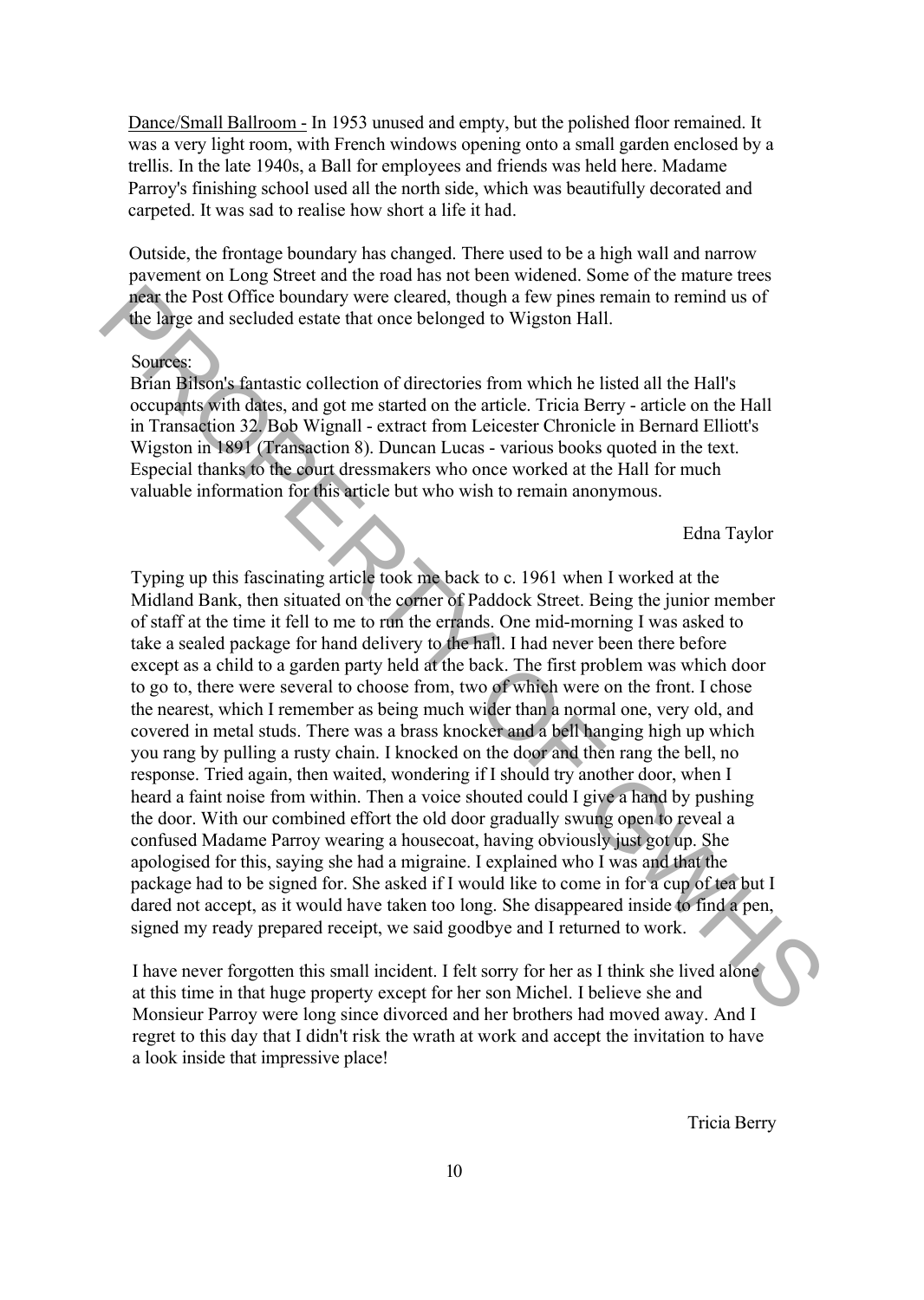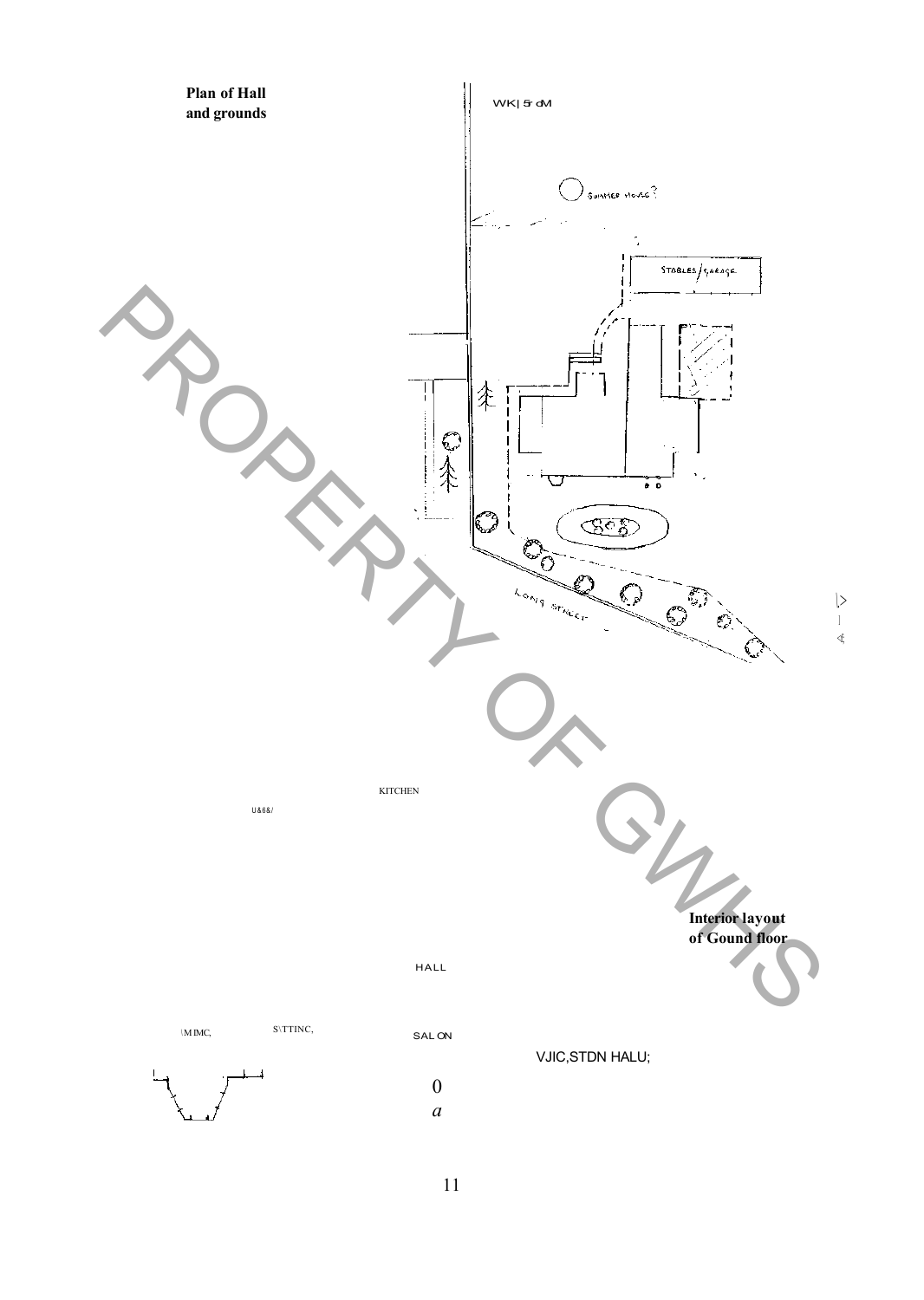

thing from a Jane Austen novel? The idea is, in fact, completely modern, and the school will be opening here in Leicestershire in the New Year.

-Yesterday 1 met the woman whose aim it is "to provide the best possible preparation lor young ladies about to •make their debut" at her beautiful home, Wigston, Hall —Madame Elizabeth Parroy.

*Strict routine*

 $ERE$ , in the heart of Leicestershire, some <sup>25</sup> Young girls will eguip<br>themselves to take their place<br>in the world. H

Emphasis will be on the social graces, with opportunities for visits to London, to art galleries, museums, to the show places of England. But life will not be all fun and frolic. Oh no! Emphasis may be on the social side of

**tun**

**i/ienr**

Evening Mail article referred to in the text

life, but accent will b«<br>on WORK,

Here is a typical day's pro-gramme:

Breakfast at 8 a.m. (students make their own beds); then fifteen minutes *gym;* household management classes or cooking; classes in the after-noon, followed by tea at 4 p.m.

After tea, until 6.30 — prep. Yes, good old-fashioned "prep," Just like school.

Dinner 7.30. and In every night by 10 p.m. No afternoons off. no weekends off without the permission *-ot* parents.

#### *Syllabiis*

**A** T the end of a year, ttiere will be no gauche<br>girls .among tbe 25. They<br>will have learned about E n g<br>11 B h and continental A

cooking, about wines, flower arrangement and 'table decorations, dress making, fashion sense, the art art<br>of

**The finishing s c h o o l is the idea of M a d a m e P a r P o y, pi c t u re d h e r e a t te a .**



being well groomed, deport-ment and etiquette.

\* \* \* ANY of them will<br>have hunted and have<br>been to hunt balls. They may (have had special courses in music or commerce. M

They will have taken a turn<br>
at being hostess, at monthly<br>
At Homes" and, moreover,<br>
they will have listened to<br>
criticism of their efforts by<br>
fellow students the following<br>
day I

They will have balanced books<br>on the head and learned good<br>carriage with the - aid of<br>shoulder-sticks."

# *Individuality*

TJECORATORS were putting -a-'the finishing touches to landings as I went Into one of the bedrooms, crimson-carpeted, with delicate green walls left purposely plain<br>for students to express<br>tudents from Paris, two •<br>students from Paris, two •<br>from Norway have already<br>been accepted. Leicestershire<br>spris may be among the 25-t  $\frac{X_n}{n}$  experiment in "living together, as well as in living gracefully. and the school will be a small of the school will be a small of the school will be a small of the school will be a small of the school will be a small of the school will be a small of the school will be a small of the sch

\* \* \* \* IPPING my tea in front of<br>I we blazing flre on this typical<br>November" af .t er n o o n,<br>I hought somewhat enviously S

- of the ~ girls wbo will<br>- experiencing this country life<br>which, after air, *i&* our herr<br>tage.
- Four o'clock tea. Goodness!<br>Was I doing everything with<br>the correct social grace?